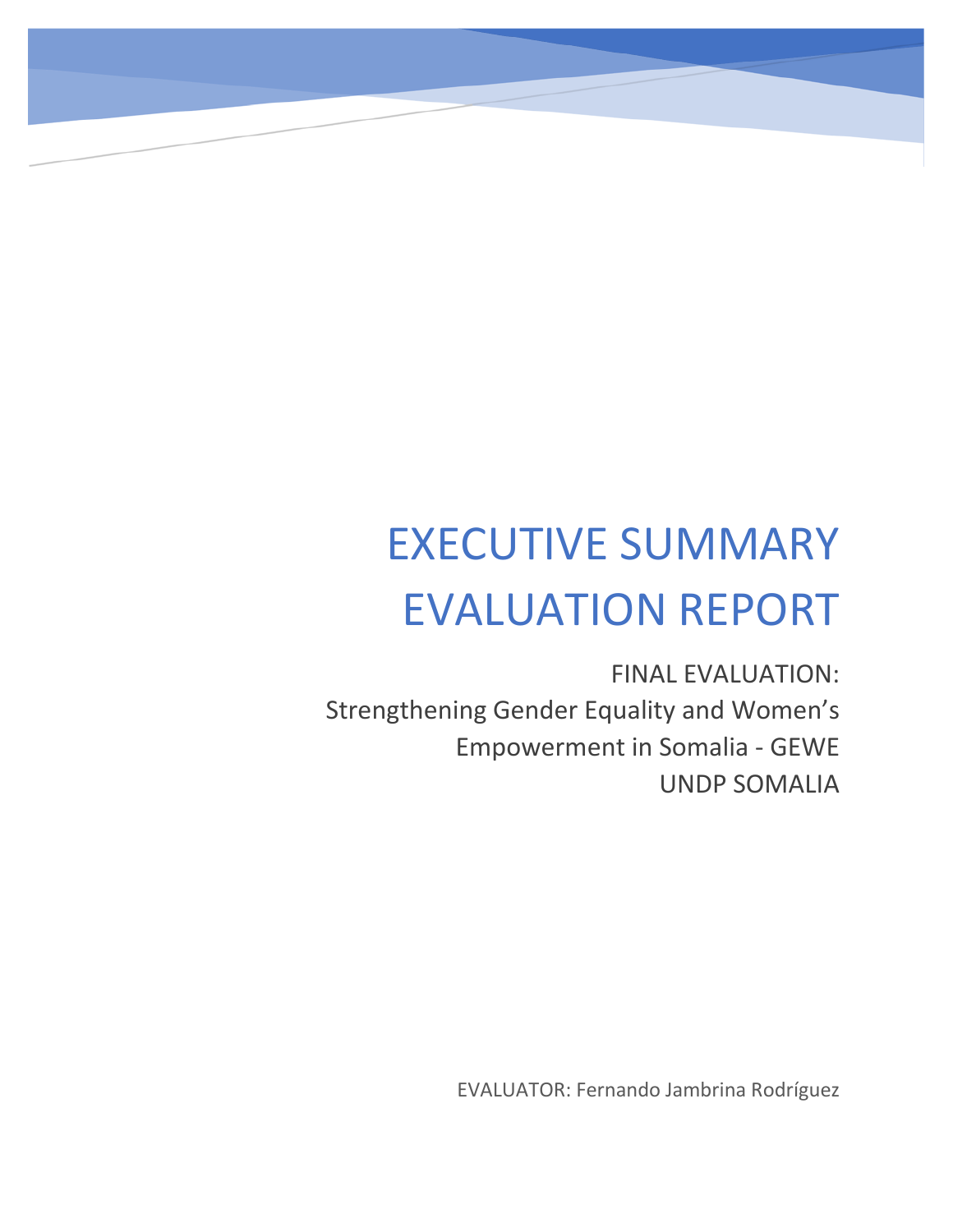The GEWE Project must be understood as something more than a Project. It is part of a process, of a longer-term programming that arises from the agreements of Somali New Deal Compact 2014- 2016, and that has been extended afterwards in successive instruments such as the National Development Plan 2017-2019, to which UNDP aligns its current CPD 2018-2020.

Being a Project with limited resources, it is a contribution to a consensual country vision among all national agents. Their achievements, therefore, should be measured in terms of changes produced within a larger logic of intervention.

The evaluation has been developed according to a plan. It was based on the consensus of a methodology and the analysis criteria. In a 40-day mission, 34 stakeholders -UN, UNDP, Governments, CSOs- were interviewed in three Regions -Mogadishu, Garowe and Hargeisa-.

The information collected has been ordered and analyzed in an evaluation document on the four main standard evaluation criteria: relevance, effectiveness, efficiency and sustainability. The following is a summary of the evaluation´s main findings, organized by: conclusions, lessons learned, good practices and recommendations.

# General Conclusions

## RELEVANCE

- The Project was designed in a very complex context, with many external constraints: logistics, security, cultural rooted beliefs and practices, groups of power contrary to the aims of the Project, and emerging situations such as the political-administrative dismemberment of the territory. and climatic events such as the drought.
- There is a timely alignment of the proposal with the national framework and cooperation in the country. Also with the UNDP mandate and global programmatic orientations.
- The design of the Project is adequate in terms of coherence in its construction and logical framework instruments -activities, indicators, risks and assumptions/theory of change-. Nonetheless, a weakness is identified in proposing an area of intervention that is too large, programmatically and territorially, for the available resources.
- The project proposed the mobilization of a large amount of resources in a difficult context to obtain cooperation funds. Later, it became a problem of lack of resources.
- It is proposed to influence structural problems with a big dimension, which require specific and much larger and more comprehensive interventions, such as Outcome 2 -economic empowerment of women-, and Outcome 3 -GBV/FGM-.
- The main emphasis of the Project is on advocacy, which entails a very interesting strategic approach from the point of view of sustainability and programmatic-financial coherence.

## EFFECTIVENESS

• There are remarkable achievements produced with the contribution of the Project, mainly in Outcomes 1 and 4. The lobby for the 30% of the representation of women in Federal and Regional Parliaments was a big success. At Federal level it is a reality with a 24% of women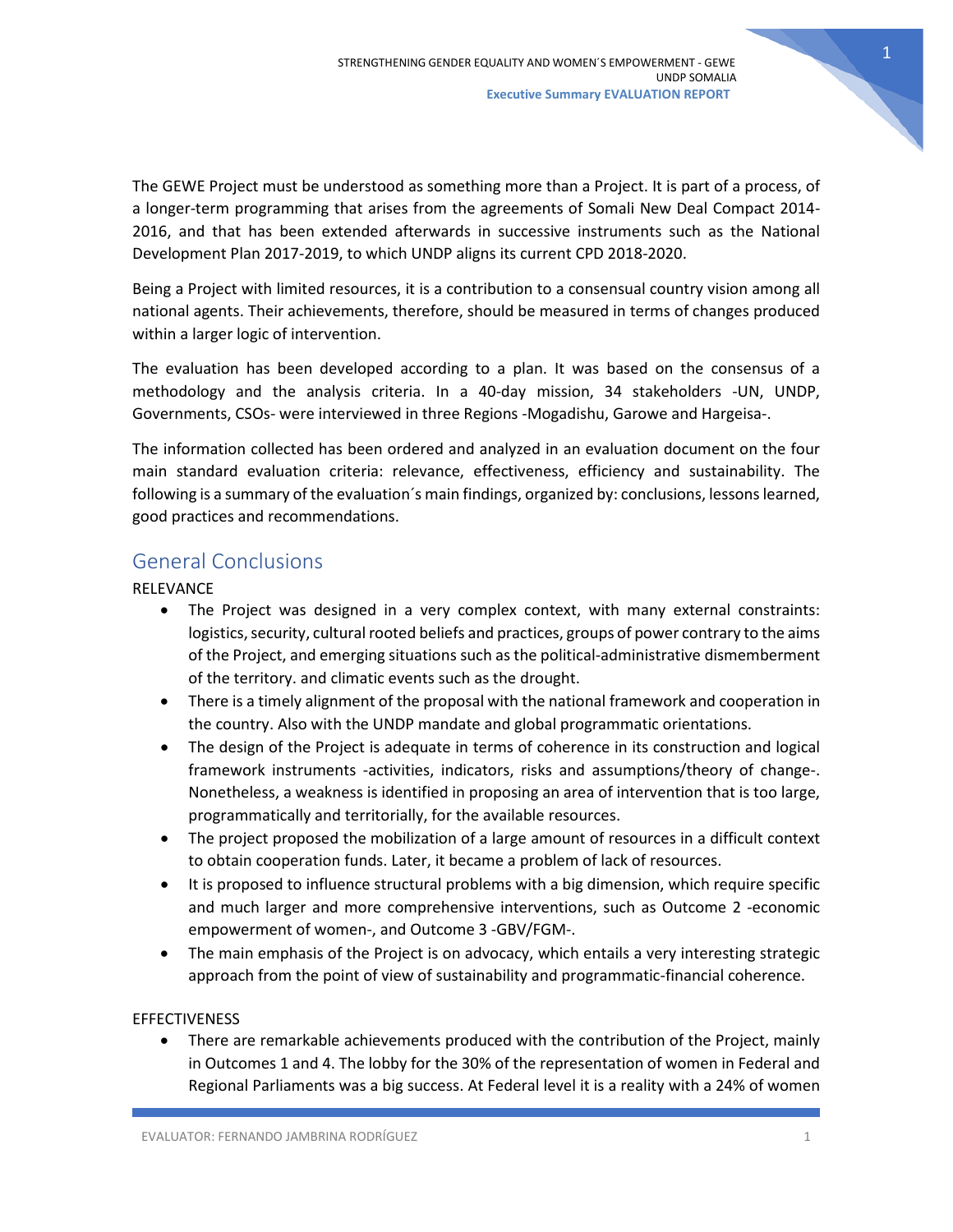in Parliament. In the Regional level, strong commitments have been funded and effects will be assessed in the medium term. The progress in the Policy and Legal reform has reached important milestones: GBV Policy, Gender Policy, FGM Policy, SOB, Constitutional review, CEDAW ratification.

- Those are not achievements attributable exclusively to the Project, but to the action of all the actors involved. Project´s success must be measured in terms of contribution.
- This success lies in a coordinated and comprehensive action of all social and political actors: donors, cooperation, the UN, Federal and Regional governments, CSOs, diaspora, and with the support of many sectors of men.
- Outcome 2 had a very low performance. It was unfunded and the scarce resources were allocated to non-strategic activities or without large-scale impact -small grants and scholarship-. Outcome 3 had a good performance in terms of results oriented -CCE methodology-, but its scope was conditioned by a limitation of available resources. Its value lies in having demonstrated the effectiveness of a work methodology.

## **EFFICIENCY**

- The Project is based on a functioning structure from a previous Phase, and uses the UNDP administrative structure and its management staff and programmatic gender specialists. This is a positive aspect that favors the internal articulation. At the same time, the structure becomes a difficulty because of its dimension. In a Project with limited resources for three years and three Offices, it is a heavy burden. On the other hand, UNDP is shown as an agile administrator, and all the difficulties in logistics were handled with solvency.
- A Project with limited resources and aimed to such complex objectives, necessarily required a strong dose of articulation and coordination to generate complementarities. These complementarities were necessary within the UNDP, within the UN in Somalia, with other donors and cooperation agents, with governments and their various bodies, and with CSOs and among them.
- This articulation occurred in the case of the most successful Project´s line of action, the advocacy for 30% representation of women in Parliament. Lobby for the adaptation of the legal framework and policies, also was strong.
- The mainstreaming efforts within the UNDP Office have been remarkable. An attempt was made, to impulse the gender approach within the CPD structure, consisting in the transition from having a specific Outcome, to a thematic Portfolios system, which always constitutes a challenge of internal articulation.
- The interagency articulation is weak in its maximum mechanism of articulation in gender thematic, the GTG. However, there have been interesting and operational initiatives that have emerged in the practice, to address various thematic: elections and women participation task force; CBV-FGM task force; SOB task force; Constitutional review task force. They have proven to be very effective.
- The interagency coordination is an even greater challenge in the Regional Offices. There are not UNCT at that level, and although there are specific thematic instances of coordination, the overall performance is low.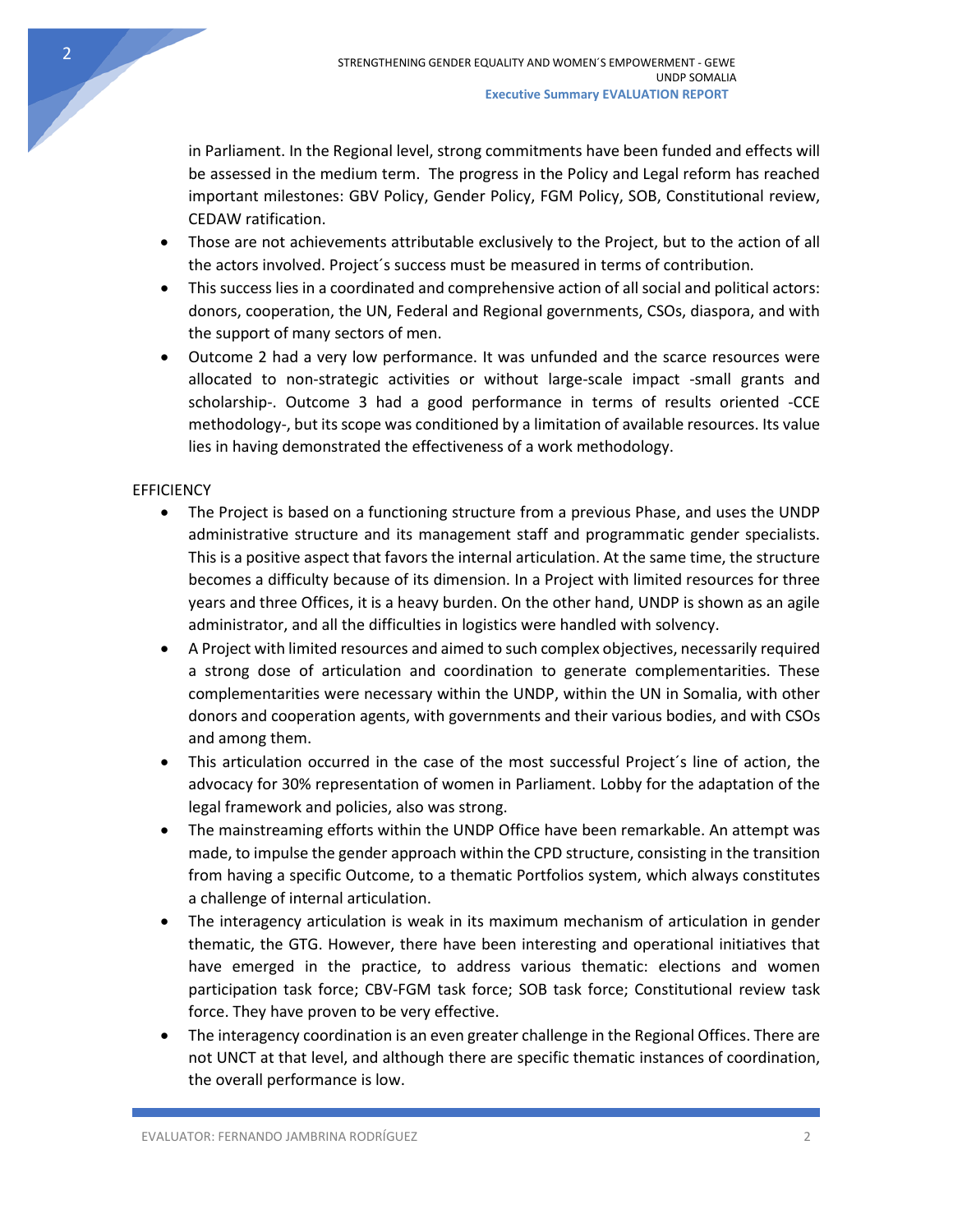There is weakness in the articulation with the implementing partners and among themselves. Collaboration agreements do not include necessarily a transfer of skills and close technical support, or this is weak. Governments have made efforts to promote an articulation between the ministries, which reached a modest success due to structural causes. NGOs are disjointed and their efforts are more isolated.

#### **SUSTAINABILITY**

- Sustainability is part of the strategic proposal of the Project. In its essence, it is a Project focused on advocacy to produce solid changes in decision-making bodies. Although the Project did not have a specific guideline for the sustainability approach, part of the lines of action developed had this orientation, mainly the advocacy to achieve 30% representation of women in Parliament, and the advocacy for the reform of the legal and policy framework.
- Not many actions were developed to strengthen capacities of partners. Capacity transfer through permanent accompaniment to the activities is a gap identified between UNDP and the partner that can be improved.
- An intervention aimed at producing profound social changes, since they touch on aspects related to tradition and even religion, is more than a mere isolated action of advocacy. To avoid setbacks, it is necessary to generate a current of social support that sustain those changes. There must be a population prepared for these changes. The work in communities through the CCE methodology was shown as an effective tool, focused on producing permanent changes in the theme of GBV / FGM. The few communities reached corroborate the evidence of notable changes produced within society.
- Financial sustainability is always a challenge. The best way to generate financial sustainability is through the institutionalization of favorable dynamics within the different instances of Government and in partner CSOs. The Project proposed an innovative solution by installing gender focal points in the different ministries and stimulating their functioning as a network. For different reasons it had a modest success, but it stimulated an awareness of the need for internal articulation.
- There was no a strategy for mobilizing resources, that would have expanded the scope of the effects. Knowledge management for the cascade duplication of the effects of the Project would also have been a useful tool that also helps demonstrate the capacity to produce changes and, therefore, mobilize resources.

## Lessons Learnt

• A focused and coordinated action between all the different social, institutional and international cooperation agents is an effective and efficient approach in a complex context, with many factors against it and with limited resources. It was demonstrated with the lobby for the 30% of seats for women in Parliament. A focused intervention, in the frame of a wider strategy, is a proper strategy to produce small changes inside a bigger agenda.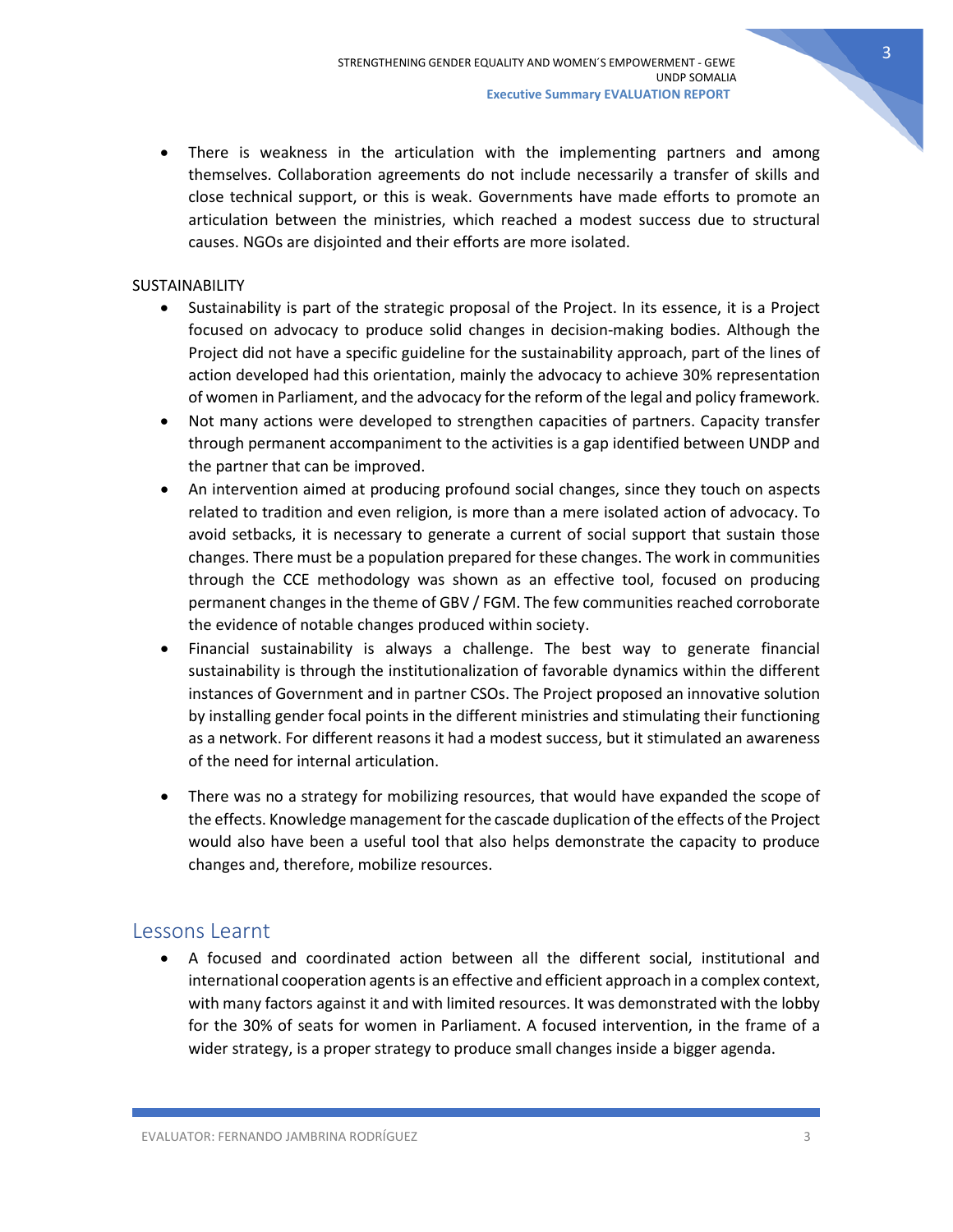• In a context of difficulty in the mobilization of resources, planning must be done on the consideration of available funds. If new funds can be mobilized, they can be added later to the intervention to increase their reach.

# Good Practices

• The work of raising awareness in the communities through the methodological approach of Community Capacity Enhancement -CCE-, has been successful thanks to its ability to be in touch with the population. It is an effective way of approaching communities to bring about changes in knowledge, attitudes and practices regarding the theme of GBV and FGM. Through arousing reflection among the population, the communities addressed experiment immediate and obvious changes that transform their daily lives. This experience has the capacity to be easily replicable and can produce multiplier effects in its near context.

## Recommendations

## RELEVANCE

- The planning should be very focused and oriented to address those specific issues agreed upon as priority within a clear agenda in the longer term. A clear and wide consensus among all the agents involved on the priorities is fundamental, as well as a precise agenda of action within the national and UN strategic frameworks in Somalia. This clearness provides with common and precise goals and it is the beginning of the articulation and coordination.
- In the design of the Project, it is very useful to expressly include guidelines that define some strategic approaches regarding some programmatic approaches such as: communication, knowledge management, capacity building, sustainability, mobilization of resources, and cross-cutting approaches such as: gender, human rights or governance. It helps for a common understanding about the essence of the programming and the elements that define the intervention.
- Given that interagency coordination and with partners is difficult, it will also be important to establish precisely the degree of articulation expected with and between the different agents -Project staff, UNDP-UN Managers, Government, CSOs- involved in the Project. In this way, the board committee must be the instance called to monitor its performance.

## EFFECTIVENESS

- It is appropriate to direct efforts towards those priorities, sectors and places that are most prepared to assimilate the changes and to adopt the expected capacity building dynamics.
- In agreement with donors, it is necessary to design long-term programming for structural problems and more small and immediate projects on agreed priorities among all social, political and cooperation actors. The priorities must be based on mature themes to be addressed, very focused, and under the commitment and coordination of all actors involved, for a true mainstreaming and joint action. National programming and policies are the framework for the long-term women´s agenda.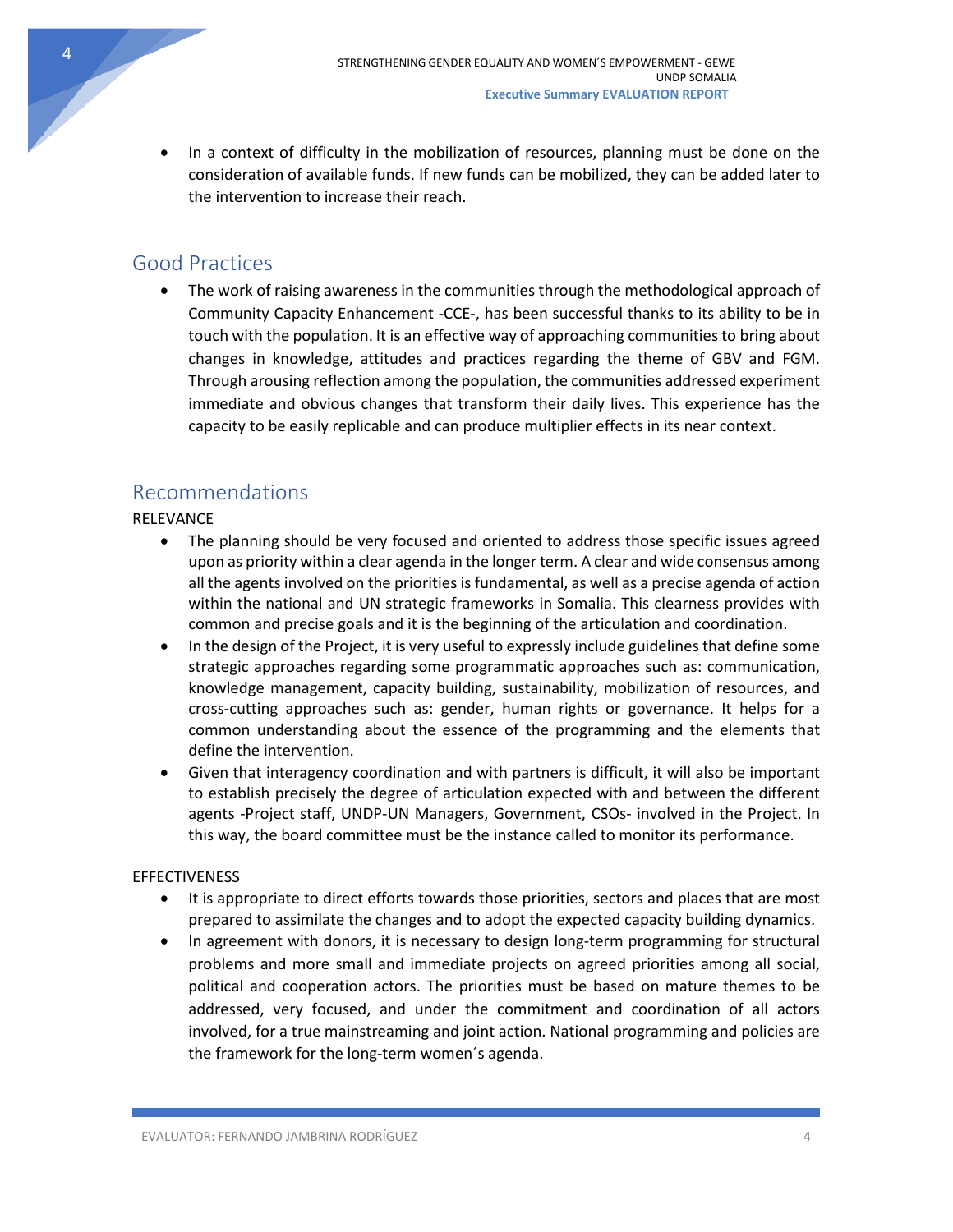STRENGTHENING GENDER EQUALITY AND WOMEN´S EMPOWERMENT - GEWE UNDP SOMALIA  **Executive Summary EVALUATION REPORT**





- Some thematic intervention recommendations identified from this evaluation are:
	- o Once the effort has been made to get a representation of women in parliament, it would be opportune to work with them so that they know the roadmap of a specific agenda around women's rights.
	- o It is necessary to strengthen the link between these women -MPs- and their communities. Communities is the origin of the electoral system and were it is possible to contribute to produce more permanent social changes. Given that a space was created for the participation of women in political life, it is necessary to expand work in the communities so that women can continue demanding for political participation in their communities and local governments.
	- o GBV is too broad a problem to be addressed from a small Project. Being a multidimensional issue, it requires much more comprehensive interventions and within a long-term programming. The CCE methodology of working with communities proved to be very effective in generating permanent changes in the communities. Actions aimed at changing knowledge, attitudes and practices are very useful to prepare society for major changes. It is appropriate to continue with this methodology by expanding its geographical scope in small steps. Communication for Development -C4D- approach would be a useful tool to be adopted for those approaches.
	- o Specifically, in Somaliland the scenario seems more propitious for a more intense address towards the FGM eradication. At the social level and at the institutional level, there are signals that it is possible to produce a substantial change. A very strategic intervention in this Region can be timely if it is part of a consensus of all the sectors involved, including religious leaders and the council of Elders.
	- $\circ$  A dialogue should be opened from the upper UN management with the Ministries of Education to introduce some topics -gender equality, GBV/FGM, human (women´s) rights- in the curricula of the different levels of formal education.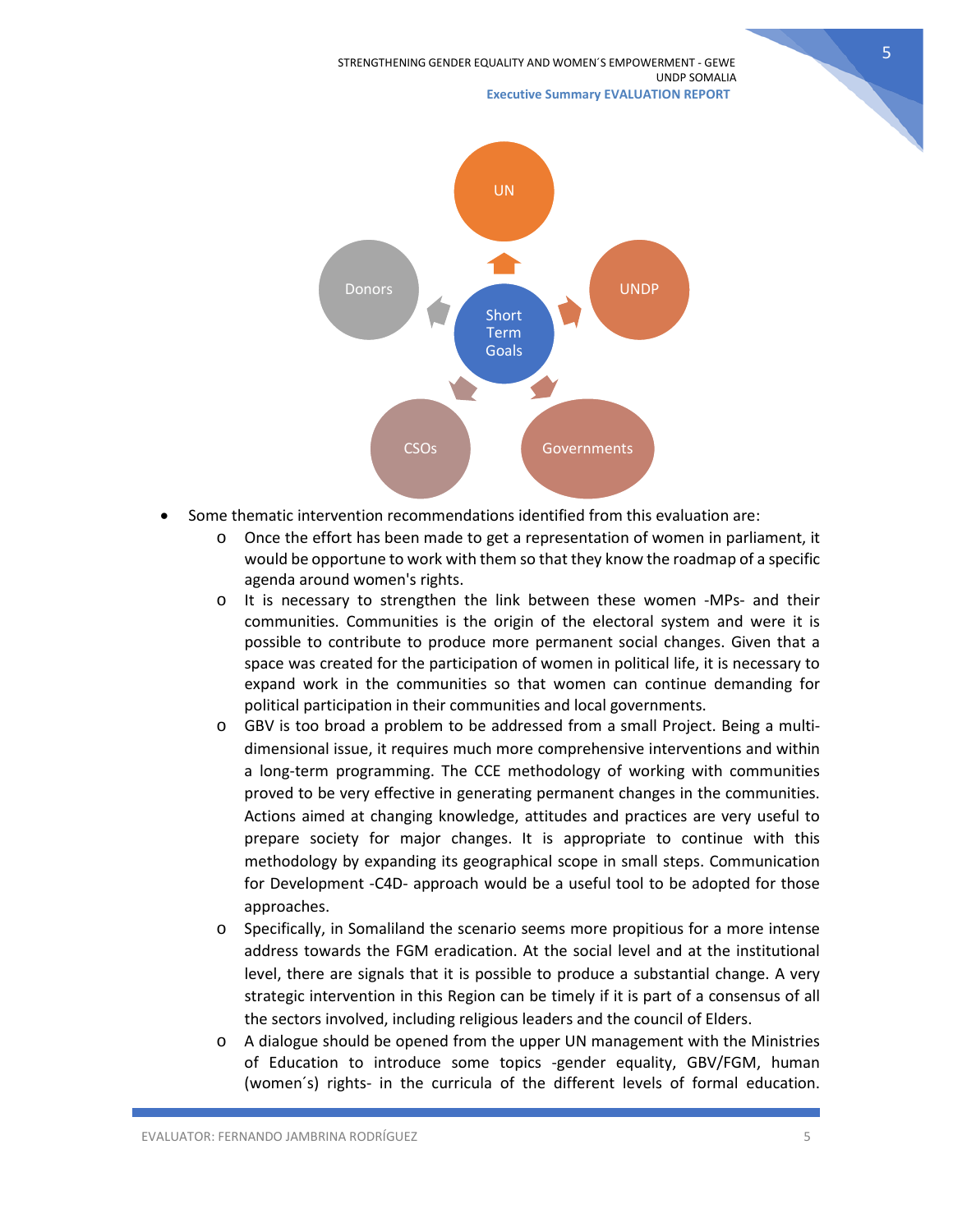Projects with isolated training actions are not sustainable and its impact is limited. The commitment of the governments must be reflected in agreements for the gender approach from the ministries of education.

- o The reform of the legal framework and policies has been promoted and has produced relevant progresses. These actions must continue, but it is important not to expand further the scope of action. There are many open fronts and efforts should be directed to a few prioritized instruments. The most opportune moment must be found for its approach to strike when there are favorable conditions to act more effectively. The actions of political work cannot be separated from actions of preparation of conditions at a grass-root level to assume the changes and generate sustainability for them.
- From a results-based management point of view, short term programming must be aimed at producing small changes. The theory of change must be a useful management tool in practice to define activities and measure progress. In that sense, the reports should be oriented to show the production of changes. This will enrich the quality of the reports and the programmatic discussions of the board committee, and will favor the mobilization of resources.
- Capacity transfer activities should be oriented to constitute long formative processes, not mere single training. It must involve a permanent follow-up of the technical staff of the Project in accompaniment and monitoring of the implementation of the knowledge acquired.
- The strategies for human rights and governability approaches must be evidenced in the proposed activities. The human rights approach generates awareness of rights subjects among the population, and bearers of obligations among the officials of the different government instances. The governance approach allows to establish a dialogue between the community and the government to define planning and to involve the population in public life.
- The gender approach must do a bigger effort in working with men and include them in the planning for more comprehensive efforts. Production of data is a necessity, not only in sex disaggregated data, but also in specific studies that contribute to define policies and action plans.
- The interventions must maintain a link with the community. People should be reached as much as possible. Working with decision makers to advance certain issues must be accompanied by the corresponding work in the communities. Work in political participation must be reflected in local communities and governments for a more solid sustainability of the progresses. In addition, women parliamentarians must maintain a link with the communities and represent the interests of the women´s agenda.

## **EFFICIENCY**

• The Project´s main intervention strategy is advocacy. Having a large Project staff structure, means that part of the resources is allocated to this function. Therefore, the performance of this task must be greater. The work content of the gender staff members -at all levelsand the Project staff, should be defined more precisely, so that it includes mainstreaming tasks within the UNDP, within UN, with the government partners and between its different instances, and with the partners of civil society and among them.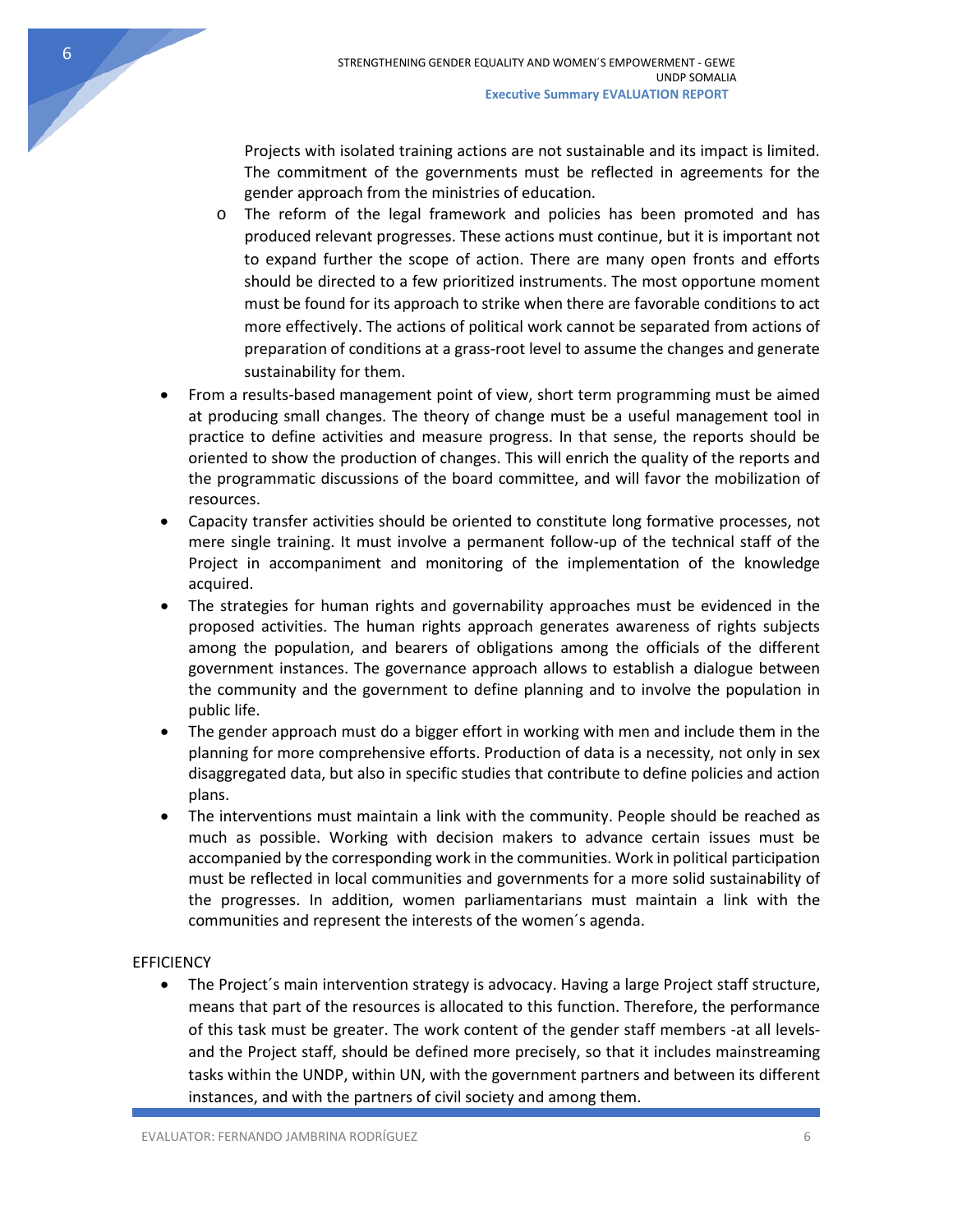- The Project has demonstrated that the articulation of all social, political and cooperation agents towards the same purpose is an efficient strategy. This type of strategy should be oriented, as far as possible, towards objectives that are ripe to be addressed at a certain time and place. The articulation and coordination with all actors is essential when we count with limited resources. In this way, UNDP positions its role and added value as interlocutor with governments and key actor in the different national processes.
- Regional Offices must make a greater effort for articulation in gender issues. Inside UNDP, it should be easier, because normally the staff articulates several initiatives. At the interagency level, it is necessary that there be an interagency coordination instance in which integral approaches to problems that require comprehensive responses are discussed.
- Acting under this logic, these dynamics can be transferred to the different government instances involved, so that they can develop integrated responses as Government. The Heads of Regional Units are responsible for the impulse of that governmental articulation, but also the Project Officers must perform the operational part by spending more time with the partners and transferring capacities and installing work dynamics in partners.
- In the same way, greater involvement with civil society partners should be achieved. CSOs should be accompanied by the gender staff for an effective skills transfer, but also, an articulated work dynamic should be encouraged among them. For this purpose, it is opportune select the CSOs that will accompany each intervention according to their expertise and geographic coverage. Afterwards, dynamics of articulation and complementarity between them must be aroused, including the training processes between them.

## **SUSTAINABILITY**

• It is necessary to pay attention to the social sustainability of the advances promoted. In addition to working at a decision-making level, it is necessary to work with society to create conditions to accept the changes. The society must be prepared in advance for these expected changes. Communication for Development C4D strategies can be used. It is about using communication as a programmatic tool oriented to generate social and political support for the changes promoted. UNDP has issued Guidelines for this methodologic approach at a global level.